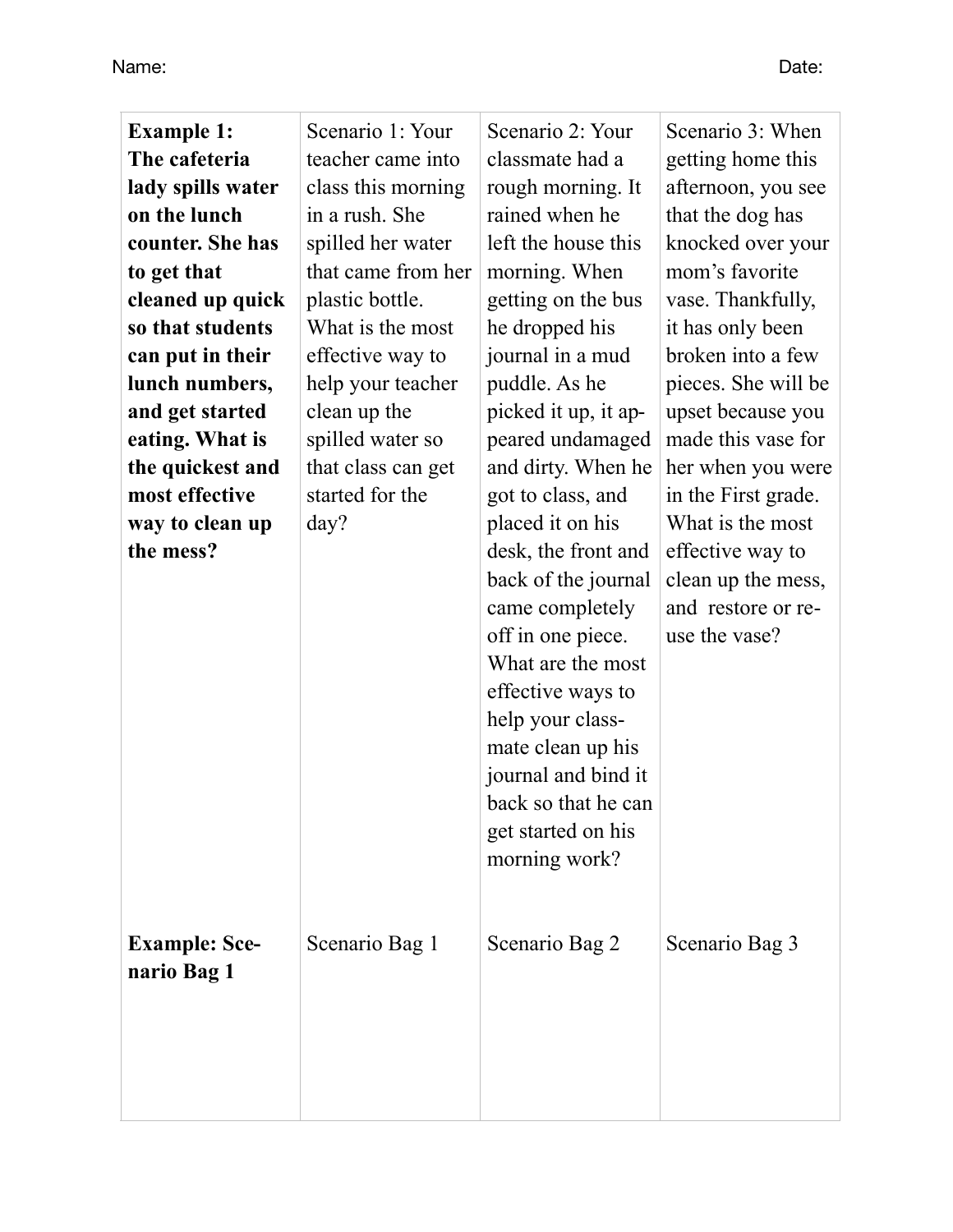| <b>Hypothesis 1:If</b><br>my group uses<br>the paper towels,<br>there will be less<br>water left on the<br>table.<br><b>Hypothesis 2: If</b><br>my group uses<br>the Kleenex tis- | Hypothesis 1:<br>Hypothesis 2:                                                                                                           | Hypothesis 1:<br>Hypothesis 2:                                                                                                           | Hypothesis 1:<br>Hypothesis 2:                                                                                                           |
|-----------------------------------------------------------------------------------------------------------------------------------------------------------------------------------|------------------------------------------------------------------------------------------------------------------------------------------|------------------------------------------------------------------------------------------------------------------------------------------|------------------------------------------------------------------------------------------------------------------------------------------|
| sue, there will be<br>less water left on<br>the table.                                                                                                                            |                                                                                                                                          |                                                                                                                                          |                                                                                                                                          |
| <b>Result 1: confirm</b>                                                                                                                                                          | Result 1:                                                                                                                                | Result 1:                                                                                                                                | Result 1:                                                                                                                                |
| <b>Result 2: denied</b>                                                                                                                                                           | Result 2:                                                                                                                                | Result 2:                                                                                                                                | Result 2:                                                                                                                                |
| <b>Property that</b><br>made the materi-<br>al most effective<br>(circle all that<br>apply):<br>strength<br>flexibility<br>hardness<br>texture                                    | Property that made<br>it most effective<br>(circle all that ap-<br>ply):<br>strength<br>flexibility<br>hardness<br>texture<br>absorbency | Property that made<br>it most effective<br>(circle all that ap-<br>ply):<br>strength<br>flexibility<br>hardness<br>texture<br>absorbency | Property that made<br>it most effective<br>(circle all that ap-<br>ply):<br>strength<br>flexibility<br>hardness<br>texture<br>absorbency |
| absorbency                                                                                                                                                                        |                                                                                                                                          |                                                                                                                                          |                                                                                                                                          |